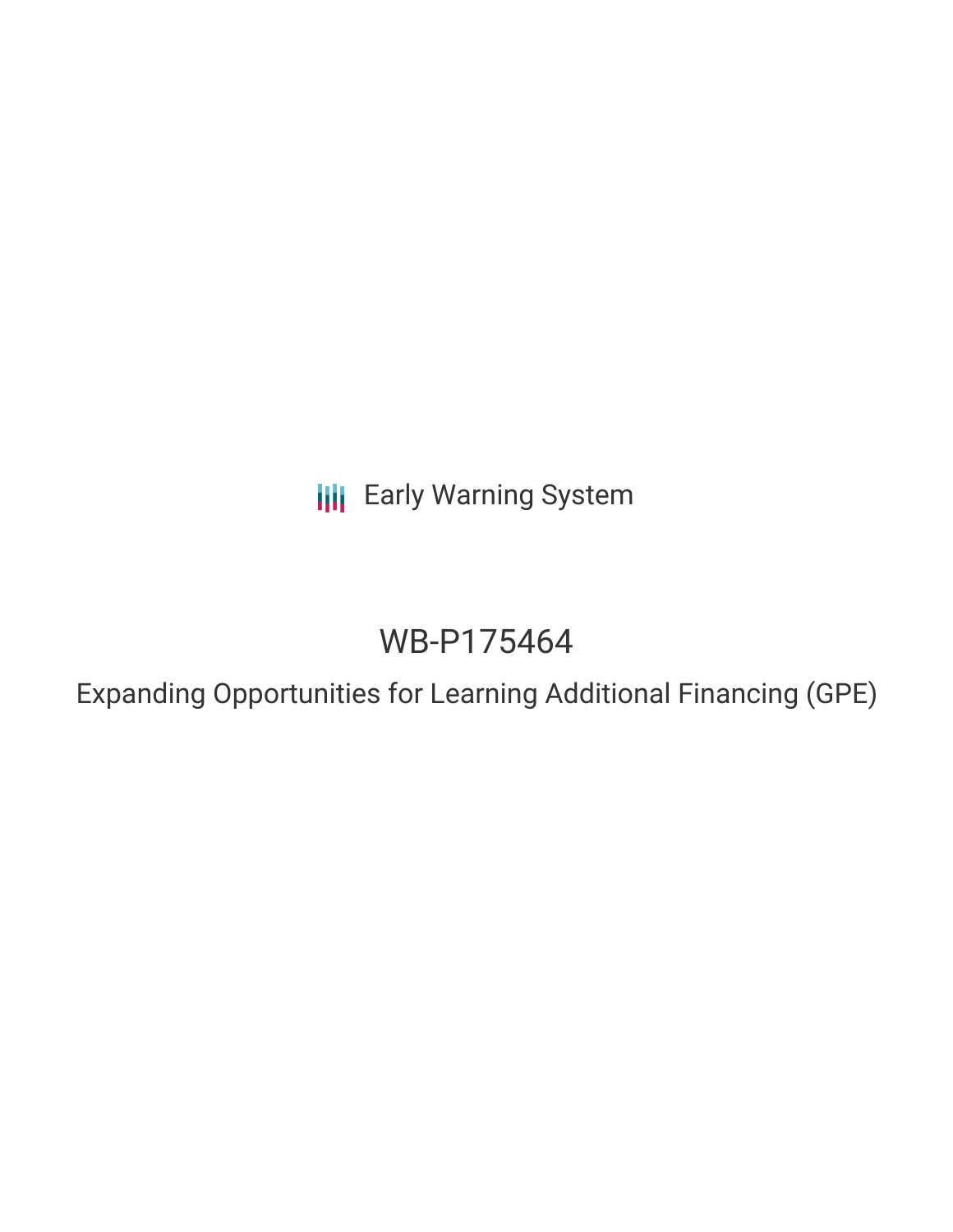

#### **Quick Facts**

| <b>Countries</b>              | Djibouti                    |
|-------------------------------|-----------------------------|
| <b>Financial Institutions</b> | World Bank (WB)             |
| <b>Status</b>                 | Approved                    |
| <b>Bank Risk Rating</b>       | B                           |
| <b>Voting Date</b>            | 2021-05-31                  |
| <b>Borrower</b>               | Government of Djibouti      |
| <b>Sectors</b>                | <b>Education and Health</b> |
| <b>Investment Type(s)</b>     | <b>Advisory Services</b>    |
| <b>Project Cost (USD)</b>     | $$2.30$ million             |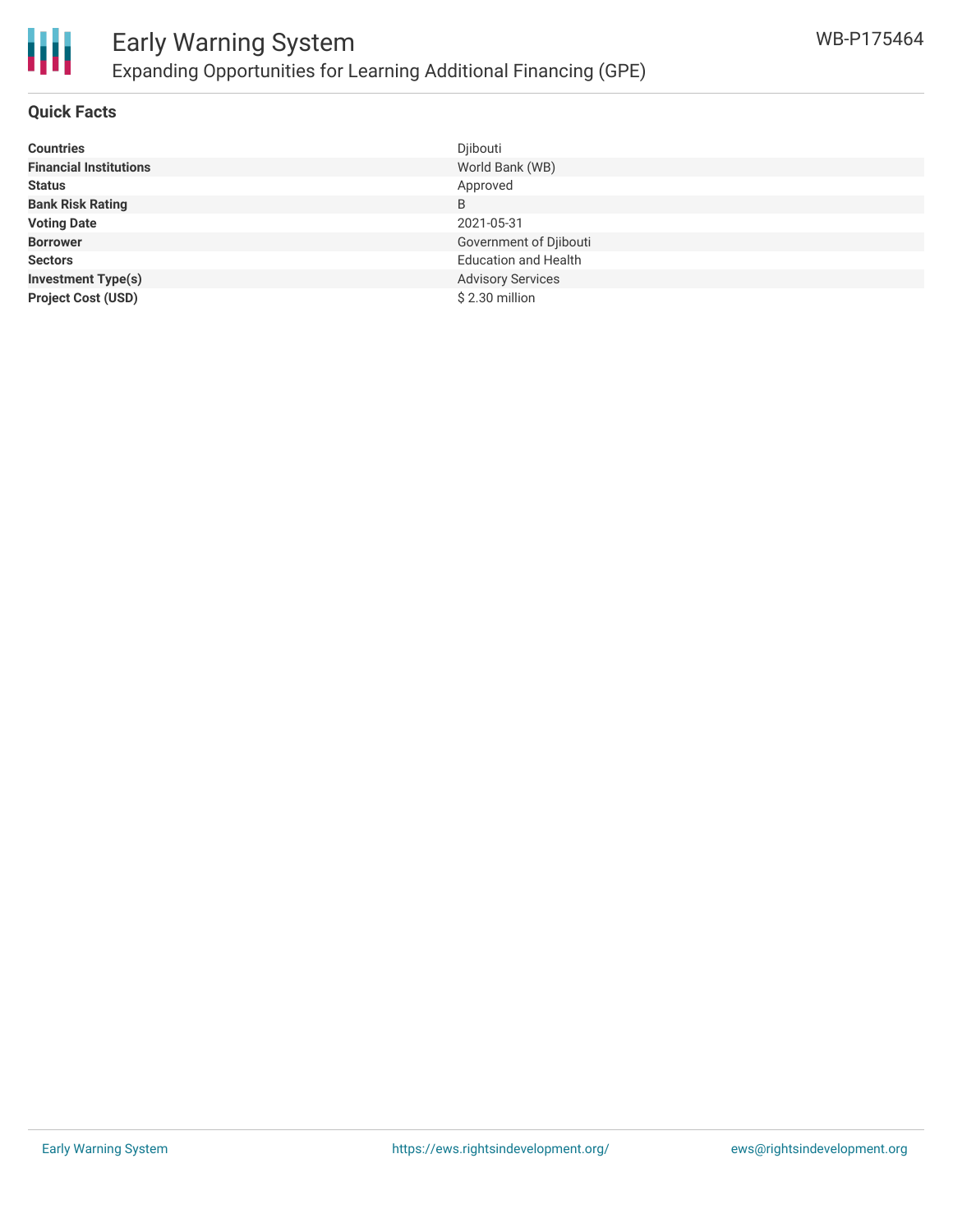

### **Project Description**

According to bank documents, the original project objective was to increase equitable access to basic education, improve teaching practices, and strengthen MENFOP's management capacity. With the additional financing (AF), the objective remains the same: the specific objectives of the Additional Financing (AF) are to expand and deepen activities and results under the parent project, notably activities under component 3 "Building Capacity to support teaching and learning" that have emerged as priorities for the system to adjust to a future where distance or blended learning take higher precedent; and (b) to strengthen MENFOPs preparedness and resilience to promote continuity of learning in the event of subsequent waves of COVID-19 or future disasters.

The Additional Financing (AF) in the amount of US\$2.3 million will continue to support the achievement of PRODA objectives and will expand and complement existing components and activities. The AF would support changes to component 3 "Building capacity to support teaching and learning" which is central to the government's education reform effort and includes activities that were not able to be fully funded at the time under the parent project or where unexpected funding gaps have emerged.

The AF, aligning with the parent project PRODA would support the following changes to component 3 "Building capacity to support teaching and learning": an expansion of existing activities to ensure better service delivery to the regions (an expanded and strengthened inspection service) and that the revision of the curriculum is fully financed; additional activities to implement reforms to strengthen the system (modernization and capacity building for exam and assessment system); strengthening system resilience and preparedness to respond to COVID19 and other shocks (strengthened parental engagement in supporting student and remote learning). These proposed changes are mutually reinforcing and will both strengthen ongoing reform efforts and enable the system to adapt to a rising demand for remote or complementary learning. Unlike the parent project, the AF resources will not include PBCs.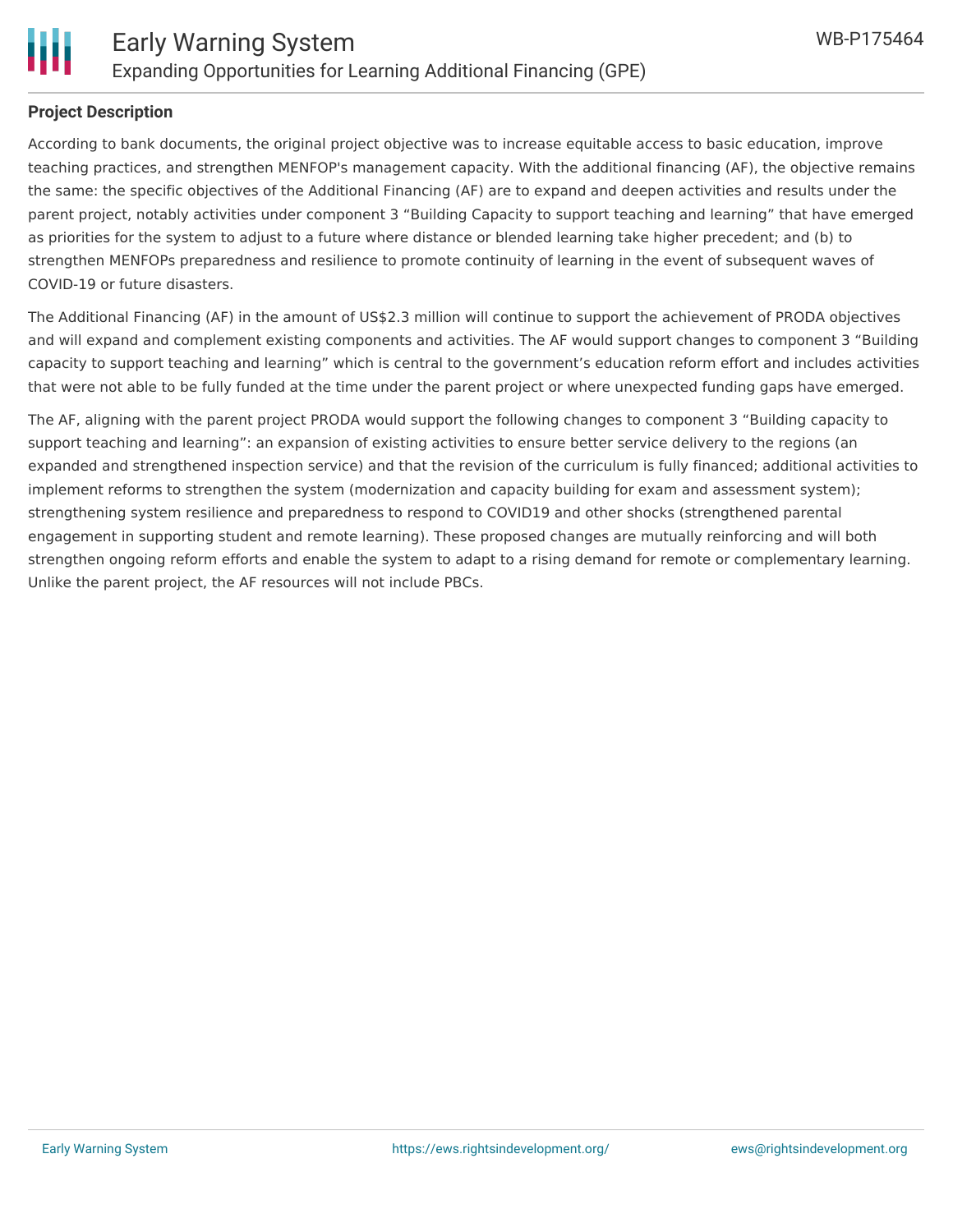

# **Investment Description**

World Bank (WB)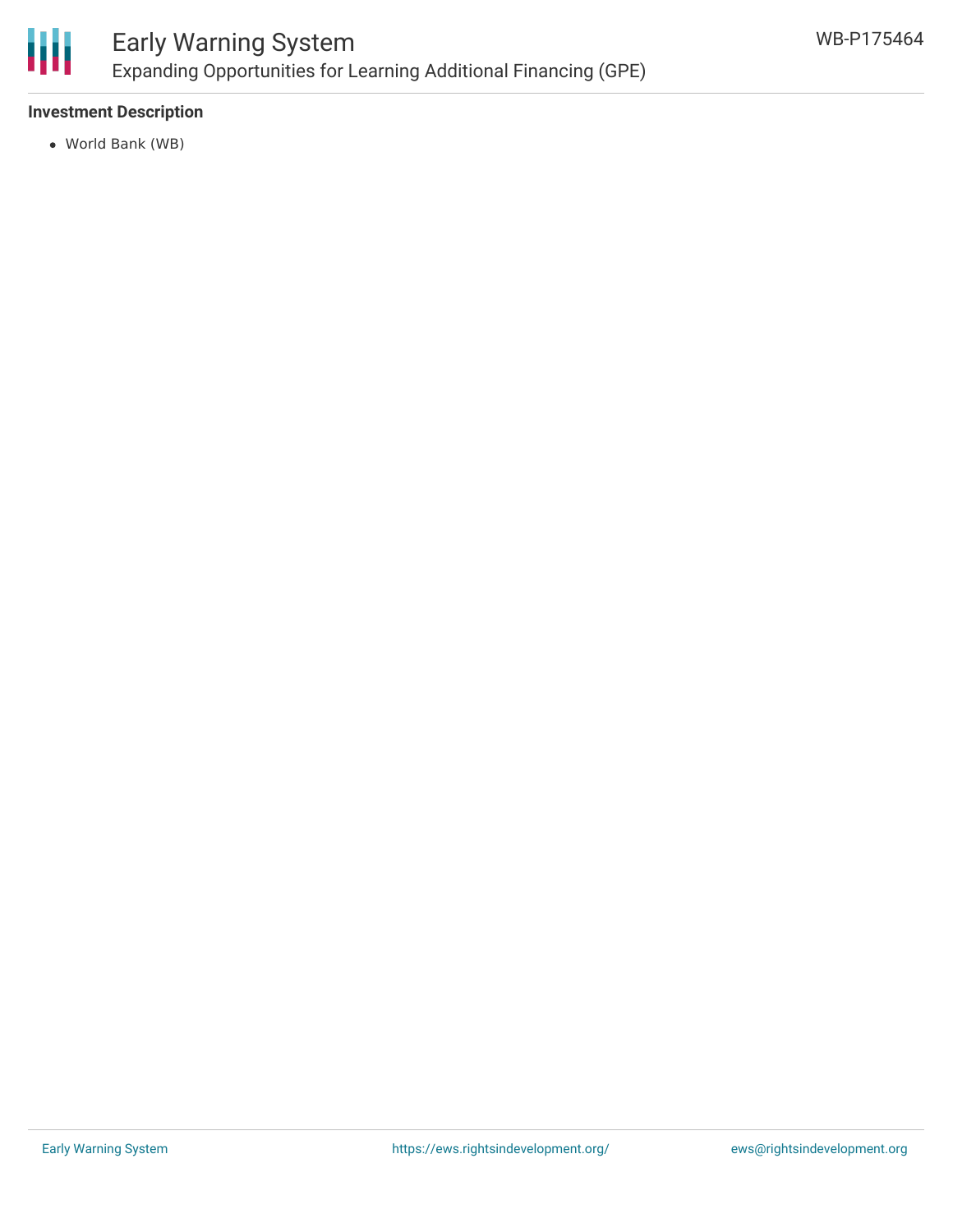

# **Contact Information**

**World Bank:** Bridget Sabine Crumpton Senior Education Specialist

**Borrower:** Republic of Djibouti

#### **Implementing Agency:**

Ministry of Education and Vocational Training Mohammed Abdallah Mahyoub Secretary General [mohamedabdallahmahyoub@gmail.com](mailto:mohamedabdallahmahyoub@gmail.com)

#### **ACCESS TO INFORMATION**

To submit an information request for project information, you will have to create an account to access the Access to Information request form. You can learn more about this process at: [https://www.worldbank.org/en/access-to](https://www.worldbank.org/en/access-to-information/request-submission)information/request-submission

# **ACCOUNTABILITY MECHANISM OF THE WORLD BANK**

The World Bank Inspection Panel is the independent complaint mechanism and fact-finding body for people who believe they are likely to be, or have been, adversely affected by a World Bank-financed project. If you submit a complaint to the Inspection Panel, they may investigate to assess whether the World Bank is following its own policies and procedures for preventing harm to people or the environment. You can contact the Inspection Panel or submit a complaint by emailing ipanel@worldbank.org. Information on how to file a complaint and a complaint request form are available at: [https://www.inspectionpanel.org/how-to](https://www.inspectionpanel.org/how-to-file-complaint)file-complaint